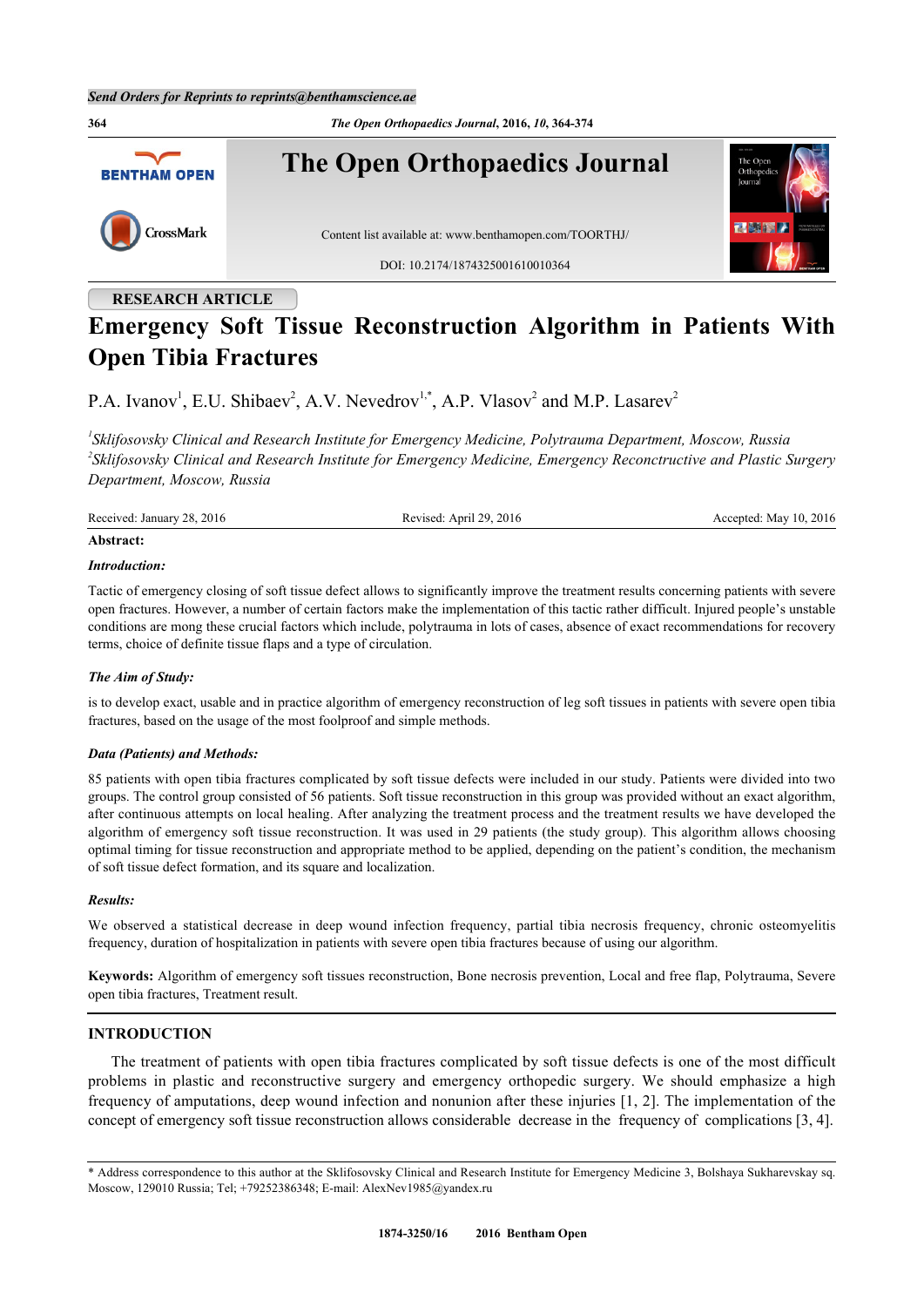Results of this tactic implementation are remarkable, but, in spite of this, it has not become widely applicable [[5\]](#page-9-4). Besides purely managerial issues, such as the absence of communication between plastic and orthopedic surgeons, there are certain objective difficulties, preventing this method from being introduced. A wide application of emergency soft tissues reconstruction after severe open fractures is obstructed by different opinions about wound closing time and necessity of graduated debridement, especially if necrosis develops in several days after a trauma [\[6](#page-9-5) - [8](#page-9-6)]. Early closing of soft tissue defects is obstructed by selecting the the flap with particular type of blood circulation and type of tissue which are not exact and these published recommendations are hard to follow in emergency surgery [\[9](#page-9-7) - [12\]](#page-9-8). Other complicated questions of emergency soft tissue reconstruction in patients with open tibia fractures are general conditions and presence of polytrauma in 30% of these patients, complicating the implementation of emergency reconstructive operations and in some cases rendering it dangerous for patient's life [\[13,](#page-10-0) [14\]](#page-10-1). In these cases, we have to use the most foolproof and simple methods of reconstruction [[15\]](#page-10-2).

The hypothesis of the study is that the development of exact recommendations of choosing the time and methods of the soft tissue reconstruction in dependence of severity of general condition, square and localization of soft tissue defect of leg after severe open tibia fractures allows to improve the results of treatment greatly in this difficult group of patients. The aim of our study is to develop an exact and easy-to-use algorithm of soft tissue reconstruction for a practical application in patients with severe open tibia fractures, which would be based on most of the simple and foolproof methods for emergency surgery usage.

#### **CLINICAL CASES AND METHODS**

85 patients with open tibia fractures complicated by soft tissue defects were included in our investigation. The division of patients by sex and age is shown in Table **[1](#page-1-0)**. In the text we only mention the fact that most of them were working-age males. The patients' division by a type and localization of leg fracture is shown in Table **[1](#page-1-0)**. A primary defect, developed by crashing soft tissues in the fracture location is observed in 32 (37.6%) patients. A secondary defect developed by disruption of blood circulation and necrosis of tissues was observed in 53 (62.4%) patients. A polytrauma was diagnosed in 28 (32.9%) patients. Only one third of the patients with open tibia fractures complicated by soft tissue defects were hospitalized in a stable condition, according to the Pape- Krettek classification [[16\]](#page-10-3). The other two thirds of patients were hospitalized in border, unstable or critical conditions.

|                                           | All patients | <b>Study group</b><br>Quantity (percent) Quantity (percent) Quantity (percent) | <b>Control group</b> | P (comparison between<br>two groups) |
|-------------------------------------------|--------------|--------------------------------------------------------------------------------|----------------------|--------------------------------------|
| Division by age                           |              |                                                                                |                      |                                      |
| 18-30                                     | 29 (34.1%)   | $10(34.5\%)$                                                                   | 19 (33.9%)           | 1                                    |
| $31 - 45$                                 | 30 (35.3)%   | $9(31.0\%)$                                                                    | 21 (37.5%)           | 0.64                                 |
| 46-60                                     | $17(20\%)$   | 6(20.7%)                                                                       | $11(19.6\%)$         | 1                                    |
| $60 +$                                    | $6(7.1\%)$   | $4(13.8\%)$                                                                    | $2(3.6\%)$           | 0.17                                 |
| Division by sex                           |              |                                                                                |                      |                                      |
| Males                                     | 70 (82.4%)   | 25 (86.2%)                                                                     | 45 (80.4%)           | 0.56                                 |
| Females                                   | 15 (17.6%)   | $4(13.8\%)$                                                                    | 11(19.6)             |                                      |
| Severity of fracture by Gustillo-Anderson |              |                                                                                |                      |                                      |
| <b>IIIA</b>                               | 38 (44.7%)   | $9(31\%)$                                                                      | 29 (51.8%)           | 0.106                                |
| <b>IIIB</b>                               | $40(47.1\%)$ | $16(55.2\%)$                                                                   | 24 (42.9%)           | 0.36                                 |
| IIIC                                      | $7(8.2\%)$   | $4(13.8\%)$                                                                    | $3(5.4\%)$           | 0.22                                 |
| <b>Localization of injury</b>             |              |                                                                                |                      |                                      |
| Upper third                               | $10(11.8\%)$ | $2(6.9\%)$                                                                     | $8(14.3\%)$          | 0.48                                 |
| Middle third                              | 50 (58.8%)   | $18(62.1\%)$                                                                   | $32(57.1\%)$         | 0.81                                 |
| Lower third                               | 21 (24.7%)   | $7(24.1\%)$                                                                    | 14(25%)              | $\mathbf{1}$                         |
| Polytrauma                                | 28 (39.2%)   | $11(37.9\%)$                                                                   | $17(30.4\%)$         | 0.62                                 |
| Condition during addmission               |              |                                                                                |                      |                                      |
| Stable                                    | 28 (32.9%)   | $8(27.6\%)$                                                                    | 20(35.7%)            | 0.47                                 |
| Border                                    | 33 (38.8%)   | 13 (44.8%)                                                                     | 20(35.7%)            | 0.48                                 |
| Unstable                                  | $22(25.9\%)$ | $7(24.1\%)$                                                                    | $15(26.8\%)$         | 1                                    |
| Critical                                  | $2(2.4\%)$   | $1(3.4\%)$                                                                     | $1(1.8\%)$           |                                      |

#### <span id="page-1-0"></span>**Table 1. Characteristics of patients.**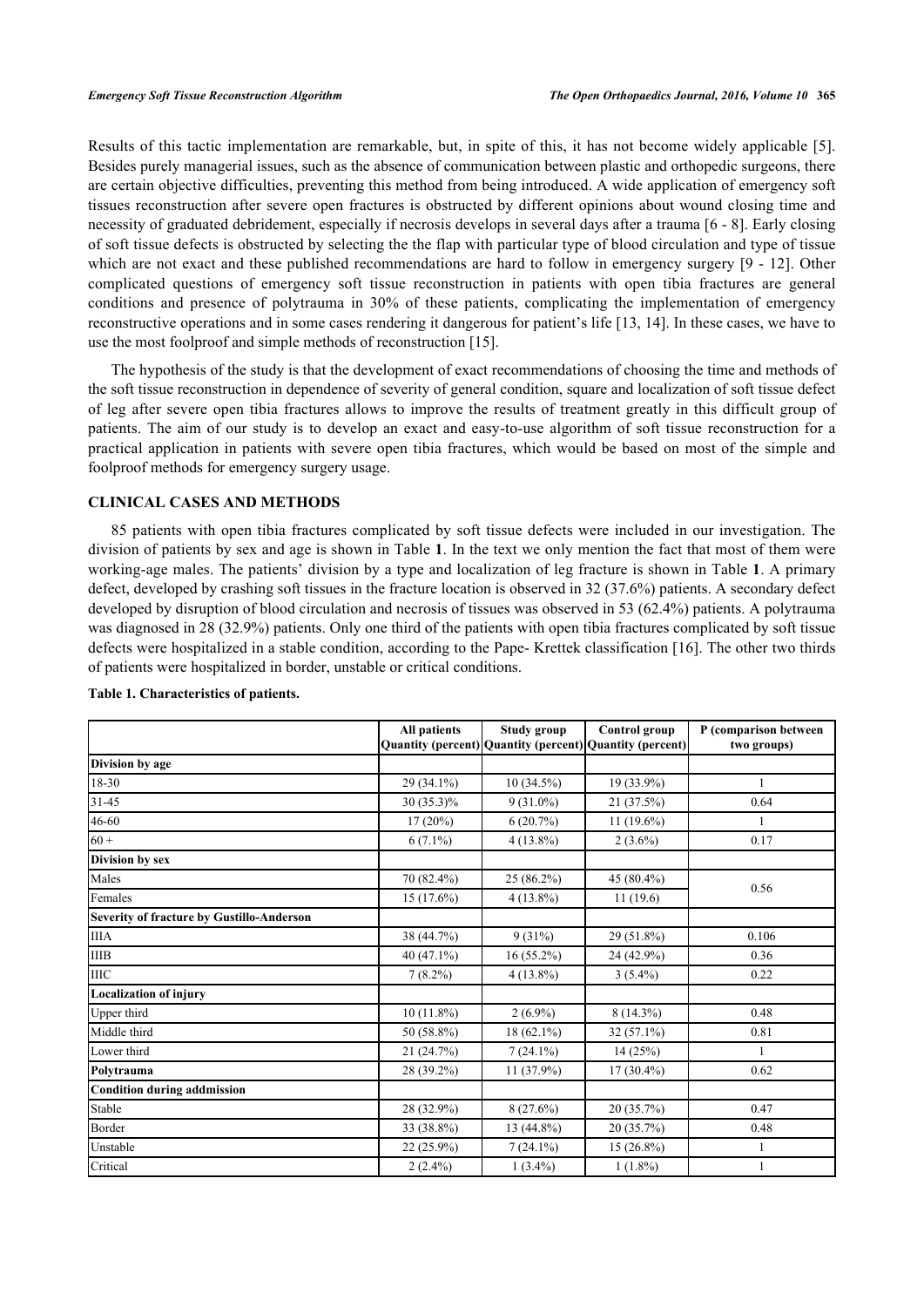The patients included in the study were divided into two groups. There were no statistically significant differences between control and study group by age, sex, localization and severity of injury, general condition and polytrauma frequency. The control group consisted of 56 patients with open tibia fractures complicated by soft tissue defects. The tactic of treatment was selected by a surgeon according to his experience and the subjective criteria. Most of the surgeons choose a waiting tactic and closing of wound in late time after continuous attempts of topical conservative wound treatment. If necrosis of soft tissues manifested after several days of trauma, staged debridement with topical wound treatment by VAC and hydrogel dressing were provided. The wounds were closed by flap if there was a failure of topical wound treatment. Methods of soft tissue reconstruction are shown in Table **[2](#page-2-0)** in detail.

<span id="page-2-0"></span>

| Table 2. Methods of soft tissue reconstruction. |  |  |
|-------------------------------------------------|--|--|
|-------------------------------------------------|--|--|

| Methods of soft tissue reconstruction | Study group               | Control group         |  |
|---------------------------------------|---------------------------|-----------------------|--|
|                                       | <b>Quantity (percent)</b> | Quantity<br>(percent) |  |
| Secondary wound healing               |                           | 7(12.5%)              |  |
| Split thickness skin graft            |                           | 7(12.5%)              |  |
| Closing by flap                       | 29 (100%)                 | 42 (75%)              |  |
| Closing by fasciocutaneous flap       | $3(10.3\%)$               | 14(12.5%)             |  |
| Medial fasciocutaneous flap of leg    | $1(3.4\%)$                | 6(10.7)               |  |
| Lateral faciocutaneous flap of leg    |                           | $2(3.6\%)$            |  |
| Sural flap                            | $1(3.4\%)$                | $6(10.7\%)$           |  |
| Free radial flap                      | $1(3.4\%)$                |                       |  |
| Closing by muscule flap               | 26(89.7%)                 | $28(50\%)$            |  |
| Local soleus flap                     | $19(65.5\%)$              | $12(21.4\%)$          |  |
| Local gastrocnemius flap              | $2(6.9\%)$                | $4(7.1\%)$            |  |
| Free latissimus dorsi frap            | $3(10,3\%)$               | $9(16,1\%)$           |  |
| Free anterolateral flap               | $1(3.4\%)$                | $2(3.6\%)$            |  |
| Free serratus anterior flap           | $1(3.4\%)$                | $1(1.8\%)$            |  |

In the study group (29 patients), we have used the developed algorithm of emergency soft tissue reconstruction (Fig. **[1](#page-2-1)**).

If there was a primary soft tissue defect, the tactic of reconstruction depends on the severity of the patient's general condition. In a stable condition, we preferred the primary reconstruction in the first hours after the admission. In a border condition, we thought that it is possible to use a local flap during the primary operation. A careful observation of vital functions is necessary. In an unstable condition, we closed the defect in a delay of 4-5 days, when the patient's condition became stable or border. According to our algorithm, it is necessary to fulfil a leg soft tissues reconstruction in up to 15 days after the trauma.

If there was a delayed soft tissues necrosis in the fracture region, we performed an early full debridement in a period of up to 10 days after the trauma with a simultaneous closing of a secondary defect by a flap.

<span id="page-2-1"></span>To choose the optimal flap for closing leg's soft tissue defects, we developed a scheme, in which the leg is divided into 5 levels (Fig. **[2](#page-3-0)**). The extension of the level is equal to the width of the patient's hand on the level of heads of metacarpal bones. If the defect's square is less than 0.5% of the total square of the body / BSA (body surface area) (1/2 of palmar square of patient's hand), it is possible to use local flaps. If the defects square is more than this, it is necessary to use free flaps. We thought that usage of muscular flaps is preferred because of good antiinfection activity. A fasciocutaneous flaps application is a reserved method. We used it if the usage of muscular flaps was impossible, due to the patient's severe general condition of, along with severe atherosclerosis of blood vessels. The scheme of the treatment method choice for every level of a leg is shown in Table **[3](#page-4-0)**.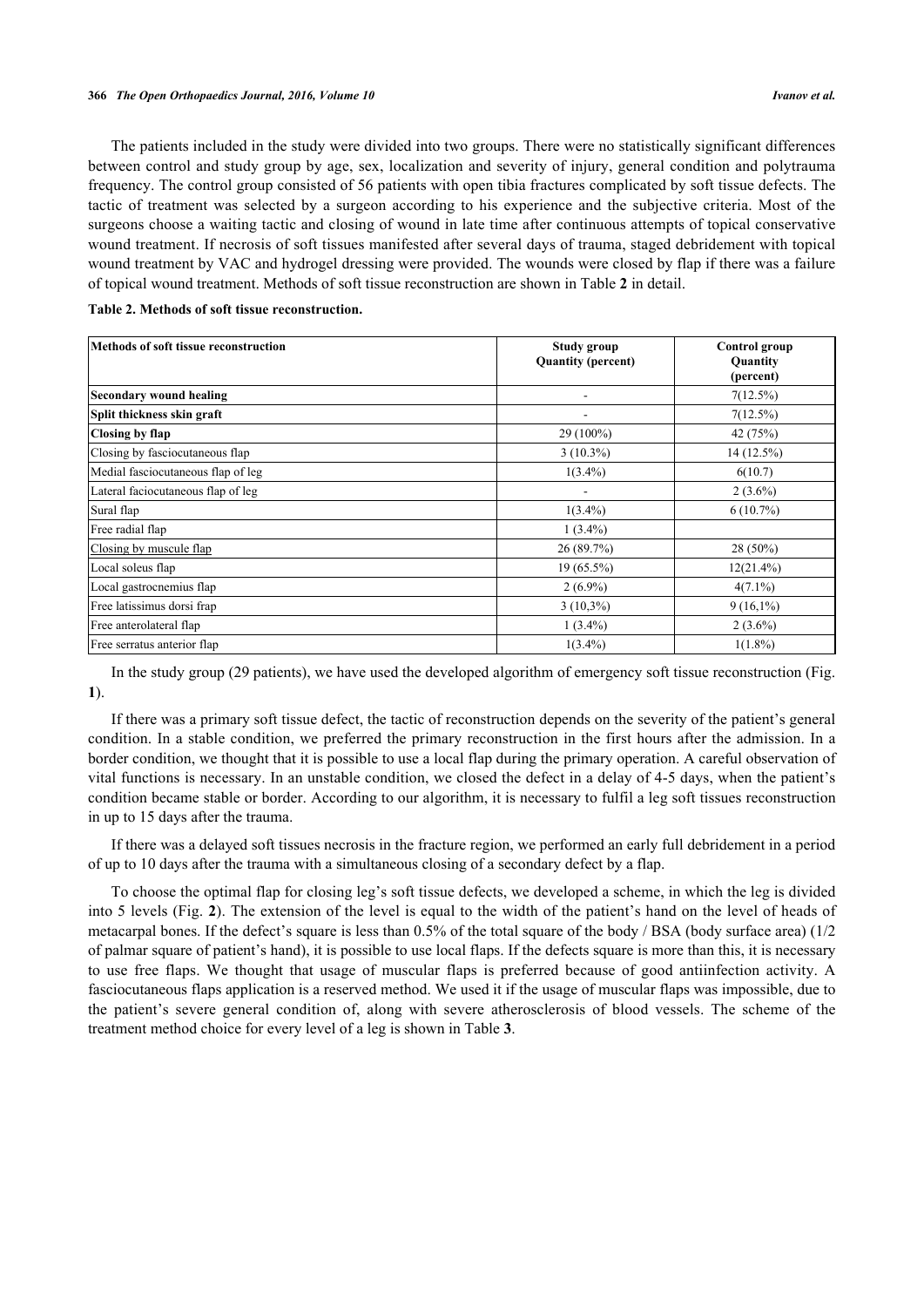

<span id="page-3-0"></span>Fig. (1). Emergency leg soft tissues reconstruction algorithm.



Fig. (2). Division of a leg in levels.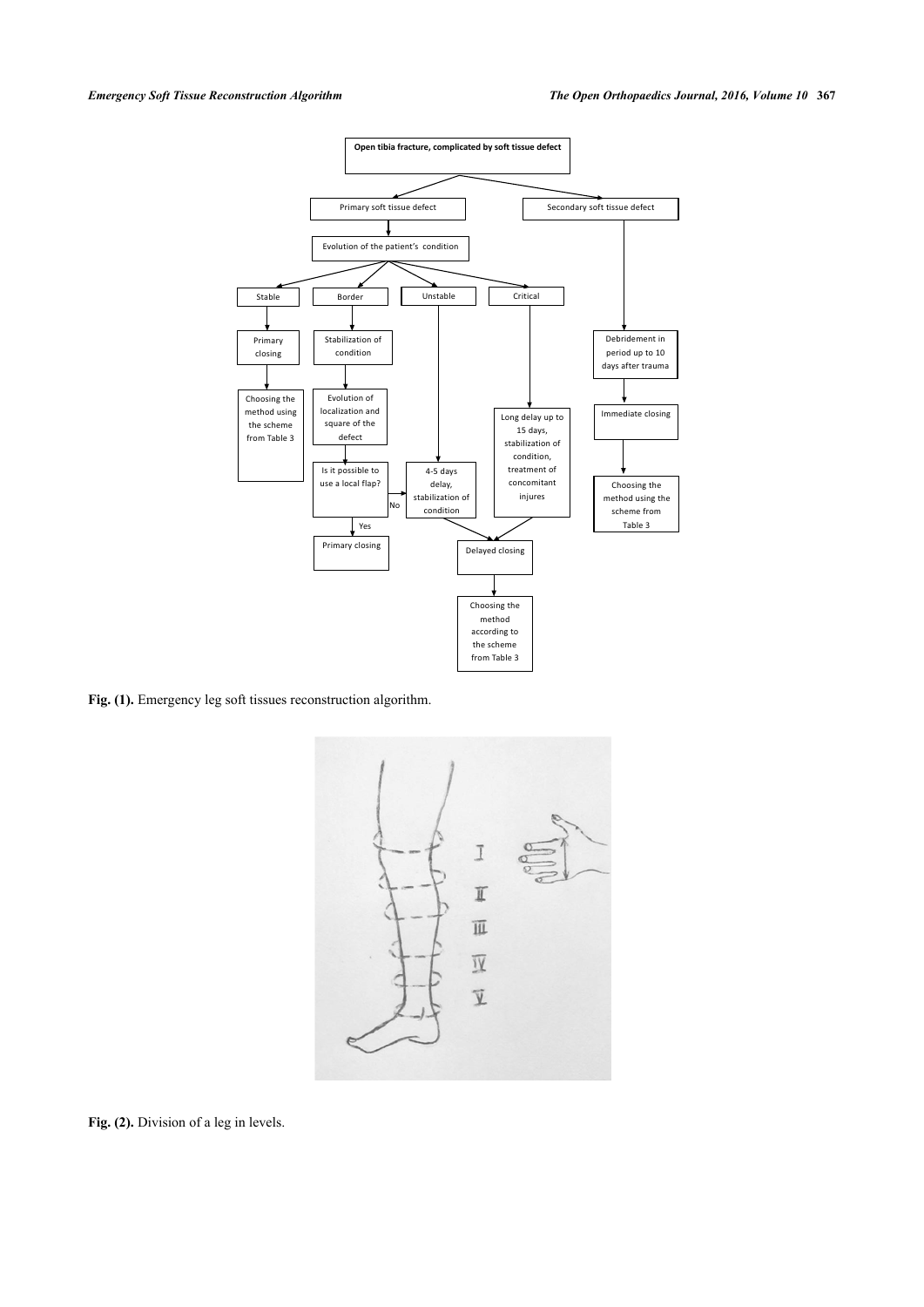| Level of a | Defect within one level (not a large defect)                   | Defects including more                             |                                    |
|------------|----------------------------------------------------------------|----------------------------------------------------|------------------------------------|
| leg        | <b>Basic method</b>                                            | Reserve method                                     | than one level<br>(a large defect) |
|            | Flaps from lateral and medial heads of gastrocnemius<br>muscle | Free muscular flaps                                | Free muscular flaps                |
|            | Flaps from the medial half of soleus muscle                    | A medial and lateral fasciocutaneous flap of a leg |                                    |
| IШ         |                                                                |                                                    |                                    |
| IIV        | Free muscular flaps                                            | A sural fasciocutaneous flap                       |                                    |
|            |                                                                |                                                    |                                    |

#### <span id="page-4-0"></span>**Table 3. Choosing the method of a leg's soft tissue reconstruction.**

Results in the control group were evaluated retrospectively, in the study group-prospectively. We evaluated the frequency of amputations, the necrosis of flap, that had to be operated on, the frequency of deep wound infection and the hospital treatment duration, including repeated hospitalizations. We analyzed the frequency of chronic osteomyelitis and nonunions of tibia. We provided a statistical examination of the difference of qualitative values by Fisher criteria, quantitative values by Student's criteria.

#### **RESULTS**

The developed algorithm allowed us to reconstruct leg soft tissues on the average in 5.14 days after trauma. In the control group, the period was 44.8 days. Muscular flaps were used in 89.6% of patients of the study group (in 10.4% we used fasciocutaneous flaps), according to the developed scheme. In the control group, muscular flaps were used in 50% оf patients. The detailed data concerning the flaps used in our study are shown in Table **[2](#page-2-0)**.

The amputation on the level of the upper third of a leg was performed in 1 patient in the control group because of severe deep wound infection. There were no amputations in the study group.

Evaluating the deep wound infection frequency, we should note a major difference between the study group and the control group (10.34% against 42.82%). This difference is statistically significant.

We observed a significant lowering of the segmental tibia necrosis frequency, while using the emergency soft tissue reconstruction algorithm (13.79% in the study group, 50% in the control group).

We noticed a statistically significant lowering of hospitalization duration, while using the developed algorithm (54.82 days in the study group, 91.16 days in the control group).

Processing the follow-up results in the treatment, we noticed the lowering of nonunions frequency, but it was not statistically significant (31.01% in the study group, 42.82% in the control group). We should mark statistically significant lowering frequency of chronic osteomyelitis, while implementing the algorithm of emergency leg's soft tissues reconstruction (13.89% in the study group, 53.5% in the control group). The comparison of the treatment results in the study group and the control group is shown in detail in Table **[4](#page-4-1)**.

#### <span id="page-4-1"></span>**Table 4. Comparison of the treatment results.**

|                                                      | Study group       | Control group      |        |
|------------------------------------------------------|-------------------|--------------------|--------|
| Flap necrosis, quantity (percent)                    | $7(24.1\%)$       | 15 (26.8%)         |        |
| Deep wound infection,<br>quantity (percent)          | $4(13.8\%)$       | 24 (42.9%)         | 0.0076 |
| Necrosis of the tibia segment,<br>quantity (percent) | $3(10.3\%)$       | $28(50\%)$         | 0.0003 |
| Duration of hospital treatment, days                 | $59.96 + (-7.15)$ | $104.92 + (-9.08)$ | 0.0003 |
| Nonunion,<br>quantity (percent)                      | $7(24.1\%)$       | $25(44.6\%)$       | 0.097  |
| Chronic osteomyelitis,<br>quantity (percent)         | $5(17.2\%)$       | $30(53.6\%)$       | 0.0012 |

We have included two clinical cases from the study group.

#### **Clinical Case 1.**

Patient G, a 47 years old (Fig. **[3](#page-5-0)**), injured in a car crush. Diagnosis at hospitalization: Polytrauma ISS 18 points.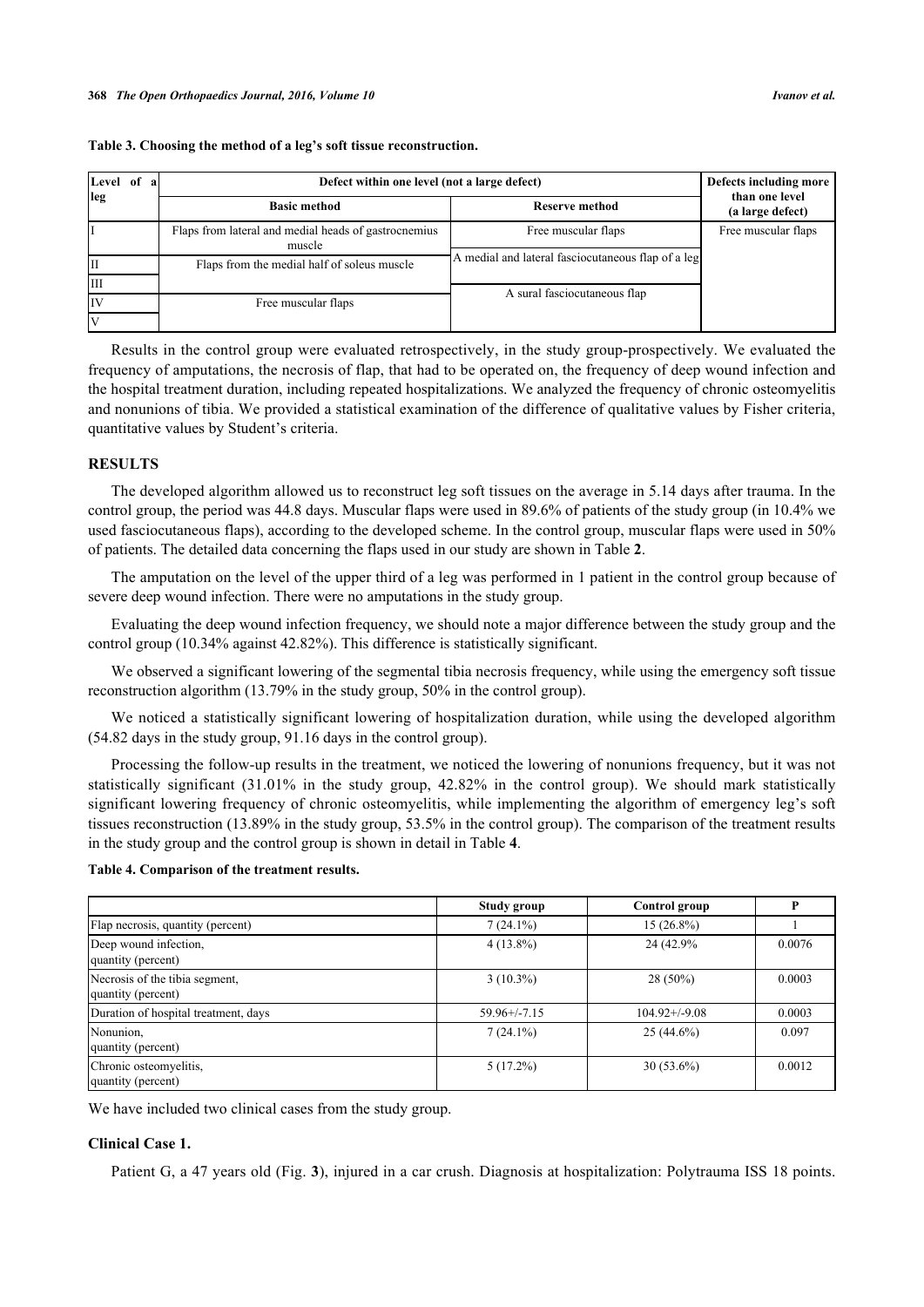<span id="page-5-0"></span>Open craniofacial trauma. Brain contusion with a middle degree of severity. Extensive lacerated wound of the head. Open tibia fracture in the middle third in the right leg IIIb type by the Gustillo-Andersen classification. The patient was admitted in a border condition. Intensive care was provided and an operation was performed after a preparation of the patient in 4 hours. The operation was debridement of the head and leg wounds, along with a fracture fixation by an external fixator. We performed closing of the soft tissue of the III level defect, comprising 0.5% BSA (body surface area) of the leg by flap from the medial half of soleus muscle. In 15 days, we performed closing of a muscular flap surface by a split-thickness skin graft. In 24 days after trauma, we removed the external fixator and prepared a fracture fixation by a locked nail. The wounds were healed without any complications. The patient was discharged from hospital in 43 days after trauma. The fracture was healed in 6 months after trauma. The patient then returned to work.



**Fig. (3-a).** 3-a photo of the patient's right leg during admission.



**Fig. (3-b).** 3-b roentgenogram of the patient's right leg during admission.



**Fig. (3-c).** 3-c photo of the patient's right leg in 2 days after trauma (debridement of the wound, fracture fixation, soft tissue defect closing by a hemisoleus flap).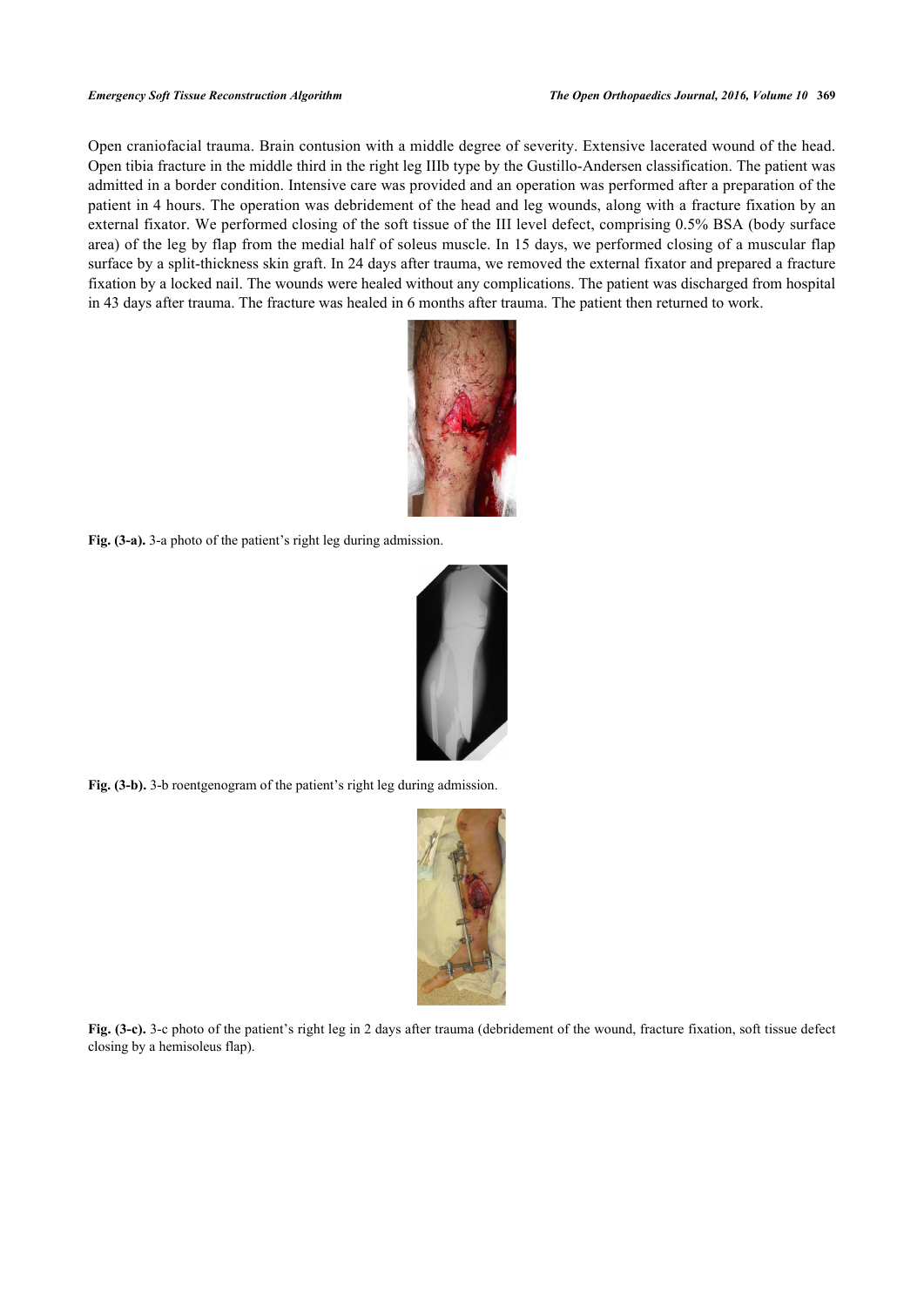

**Fig. (3-d, 3-e).** 3-d, 3-e roentgenograms of the patient's right leg in 25 days after trauma. Osteosynthesis was performed by an intramedullary locked nail.

**Fig. (3).** Patient G, 47 years old. Diagnose: Polytrauma ISS 18 points. Open craniofacial trauma. Brain contusion with a middle degree of severity. Extensive lacerated wound of head. Open tibia and fibula fracture in the middle third of the right leg IIIb type by Gustillo-Andersen classification.

### **Clinical Case 2**

<span id="page-6-0"></span>Patient D, 34 years old (see Fig. **[4](#page-6-0)**). Injured in a car crash (a car driver). The patient was brought to our hospital in 2 hours after trauma. Diagnosis: an open tibia and fibula fracture in the lower third IIIB type by Gustillo-Andersen classification. The patient was admitted in a stable condition. We performed a debridement of the wound and a fixation of the fracture with an external fixator. There was a soft tissue defect in the IV and V levels of the leg, 1% of BSA (body surface area), because of this we performed closing with a free anterolateral flap. Covering of the muscular flap by a split thickness skin graft was performed in 13 days after trauma. Removing the external fixator and posteosytesis by a plate was performed in 32 days after trauma. The wounds healed without complications. The patient was discharged from hospital in 53 days after trauma. The fracture healed in 5 months. The patient resumed working as a driver.



**Fig. (4-a).** 4-a photo of the patient's right leg at admitting to hospital.



**Fig. (4-b).** 4-b roentgenograms of the patient's right leg at admitting to hospital.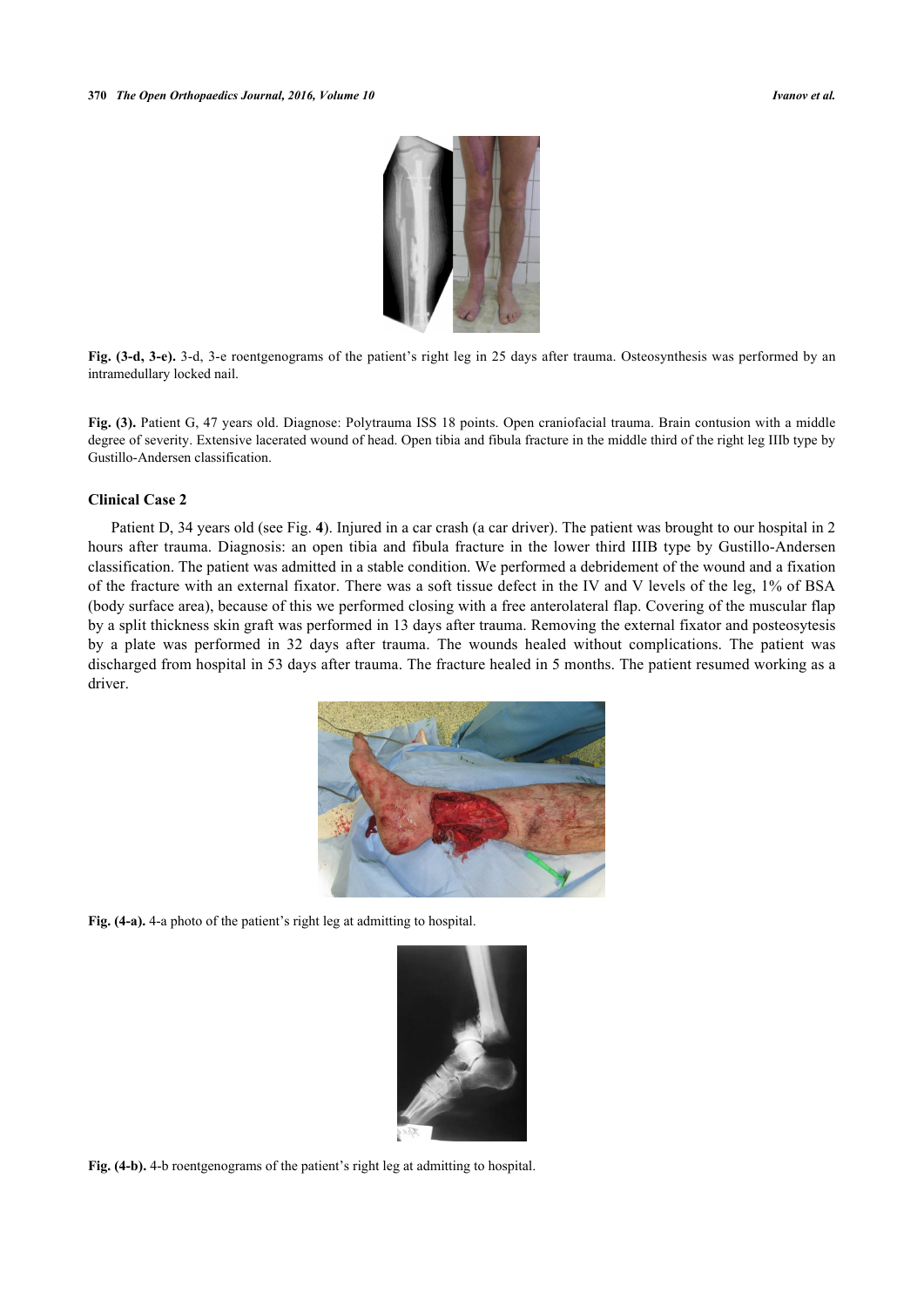

**Fig. (4c).** 4-c photo of the patient's right leg in 2 days after trauma. A fixation with an external fixator and closing the soft tissue defect with an anterolateral free muscular flap were performed.



**Fig. (4-d).** 4-d the patient's right leg in 2 month after trauma.



**Fig. (4-e).** 4-e, 4-f-roentgenograms of the patient's right leg in 2 month after trauma. Osteosynthesis of the right tibia with a plate.

**Fig. (4).** Patient D 34 years old. Diagnosis: an open tibia and fibular fracture in the lower third of a leg IIIB type by Gustillo-Andersen.

#### **DISCUSSION**

Soft tissues that surrounded the fracture play the most important role in the processes of infection eradication and fracture consolidation in patients with severe open tibia fracture [\[17\]](#page-10-4). Soft tissue reconstruction is the clue stage in treatment of such patients [[1](#page-9-0), [3](#page-9-2)]. Because of this (like terms and methods of fracture fixation) the systematic tactic for choosing terms and methods of soft tissue reconstruction in patients with severe open tibia fractures (an algorithm of emergency soft tissue reconstruction) is very important.

We agree with Gopal (2000), that results are better when the reconstruction is performed earlier [[4](#page-9-3)] if there was a primary soft tissue defect (developed at the moment of injury due to the skin and subcutaneous fat crashing) in patients with severe open tibia fractures. There is another opinion in publications that it is necessary to delay the soft tissue reconstruction up to 4-5 days [[5](#page-9-4)]. During this time, the border between necrotic and vital tissues becomes clearly visible, and staged debridement in this period allows cleaning the wound. Nevertheless, we think, that it is possible to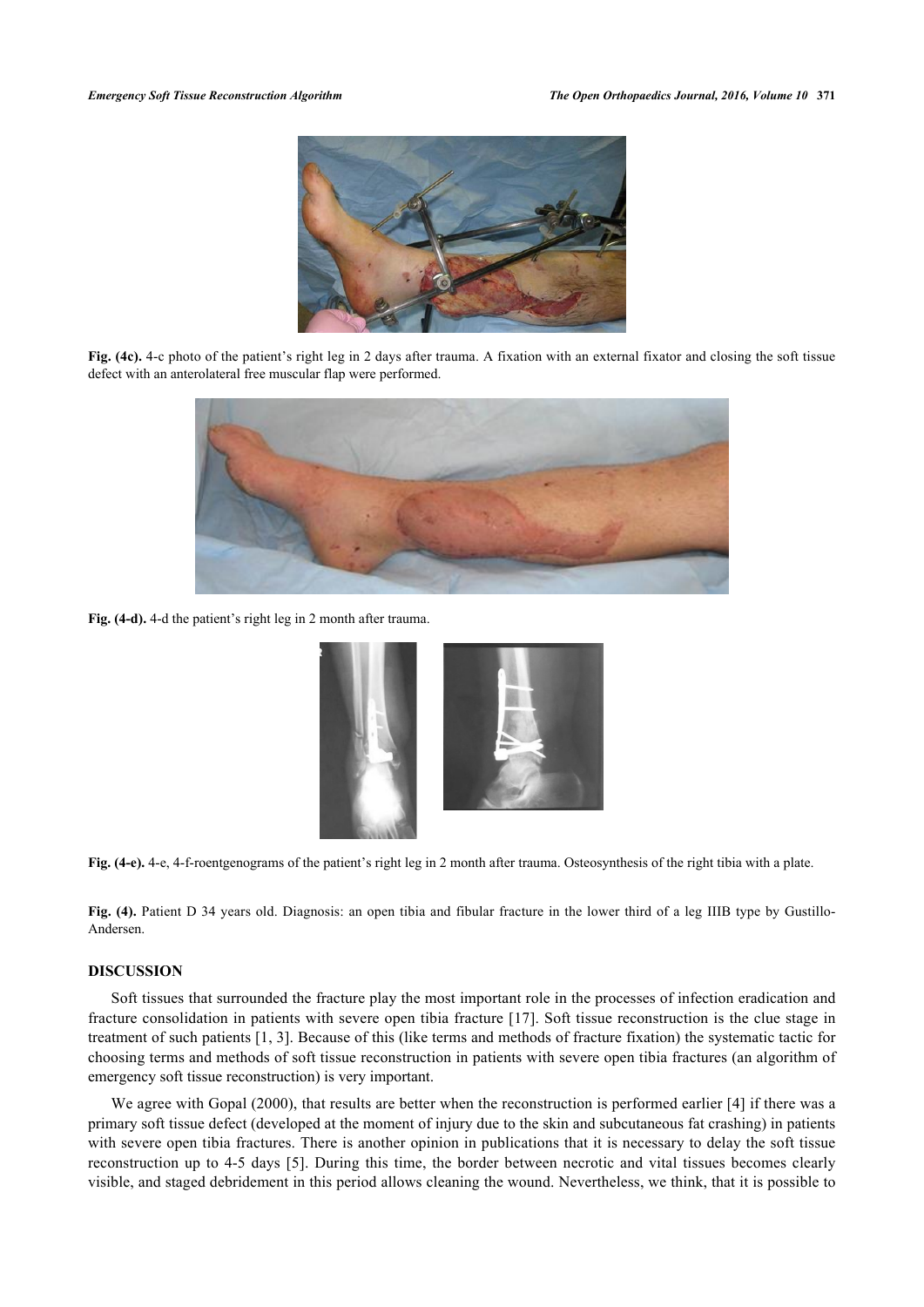perform a full cleaning of the wound as a primary operation. The open wound leads to additional loss of tissues due to drying and contamination with high pathogenic hospital bacteria strains [\[18\]](#page-10-5). Because of it, the soft tissue reconstruction in the earliest possible time is the priority in our algorithm.

An open tibia fracture complicated by a soft tissue defect is developed by a high energy mechanism of trauma in most cases. In a stable condition, when an immediate reconstruction of leg soft tissues is possible, only one third of victims are admitted to hospital. Nearly 30% of patients with severe open tibia fractures have concomitant injuries [[13\]](#page-10-0). In these cases, the modified scheme of Pape-Krettek is the basis of our algorithm. The delay of not more than 4-5 days is optimal and not more than 15 days is a deadline of the period, during which a soft tissue reconstruction in a patient with a severe open tibia fracture has to be performed. It must be done before the development of severe wound infection and tibia segment necrosis [\[16](#page-10-3)].

Some authors consider a soft tissue reconstruction with a flap is not appropriate for polytrauma patients, and in such cases, it is necessary to make an acute limb shortening followed by a limb elongation in an Ilizarov's device during the next stage of treatment. However, the major duration of treatment and a high frequency of complications (two in one patient on average) make these methods be reserved only for the most severe cases [[14\]](#page-10-1).

In our clinic, we attempt to standardize the most foolproof flap choosing depending on a square and a localization of a soft tissue defect. Such attempts took place earlier, but the schemes were very complicated or only one type of flap was used (fasciocutaneous) [[12\]](#page-9-8), or they required calculating the square of defect additionally, that is not possible in emergency care [[9\]](#page-9-7). Being a part of the algorithm, our scheme allows to make decisions concerning a local usage of free flaps depending on a square and a localization of a soft tissue defect. If it is possible to use local flaps, the scheme allows choosing the basic or reserve method of soft tissue reconstruction.

The local muscular flaps is a basic method of closing small defects of a leg in our algorithm. We explain this by certain reasons. First, muscular tissue has a very high osteogenic potential. It was the source of blood vessels and according to some data stromal cells and mediators of growth for growing and remodeling bone tissue [[19](#page-10-6)]. Second, usage of local muscular flaps requires lower operation time as well as lower duration of hospital stay, it does not require a careful control of blood circulation in the flap in postoperative period [[20](#page-10-7)]. Yet there is an opposite opinion stated in some publications emphasizing necessity to use free muscular flaps for closing even small soft tissue defects in patients with open tibia fractures [\[21](#page-10-8)]. Authors explain it by the fact that local tissues of a leg are compromised by a high energy trauma mechanism and their usage for defect closing is not effective. In our algorithm, free muscular flaps have to be used when the defect square is more than 0.5% of BSA (body surface area). Their usage is considered the "gold standard" for many years and it has been associated with minimal rate of complications. However, recently some data about the same effectiveness of free fasciocutaneous flap in patients with open fractures and chronic osteomyelitis have been published[[11](#page-9-9), [22\]](#page-10-9). Better esthetic appearance of limb, development of full thickness coverage (skin and subcutaneous fat) over the zone of injury, better stability of flap tissue for the second operation are the advantages of free fasciocutaneous flaps usage.

Using the algorithm developed in our clinic (the algorithm of emergency leg soft tissue reconstruction in patients with severe open tibia fractures), we obtain results which are consistent with the results of other studies in frequency flap necrosis and frequency of wound infection (see Table **[5](#page-8-0)**) [\[3](#page-9-2), [4,](#page-9-3) [8,](#page-9-6) [12,](#page-9-8) [23](#page-10-10)]. The stated above proves the standardized approach (algorithm) of treatment patients with severe open tibia fractures to be effective and allow to decrease significantly the complication rate and to improve the treatment results.

| <b>Author</b>      | Number of<br>patients | Time of defect closing    | <b>Frequency of flap</b><br>necrosis | <b>Frequency of deep wound</b><br>infection | <b>Duration of</b><br>hospital stay |
|--------------------|-----------------------|---------------------------|--------------------------------------|---------------------------------------------|-------------------------------------|
| Godina 1986        | 532                   | to 72 hours               | 0.75%                                | 1.5%                                        | 27                                  |
|                    |                       | from 72 hours to 3 months | 12%                                  | 17.5%                                       | 130                                 |
|                    |                       | more than 3 months        | 9.5                                  | 6%                                          | 256                                 |
| Gopal et al. 2000  | 63                    | to 72 hours               |                                      | 3%                                          |                                     |
|                    | 11                    | more than 72 hours        |                                      | 19%                                         |                                     |
| Hou et al. 2011    | 34                    | $10.9$ days               | 14.8%                                | 34%                                         |                                     |
| Kamath et al. 2012 | 94                    | to 10 days                | 4.2%                                 | 17%                                         |                                     |
|                    | 38                    | from 10 days to 6 weeks   | 18.4%                                | 55.3%                                       |                                     |
|                    | 19                    | more than 6 weeks         | 15.8%                                | 38.6%                                       |                                     |

<span id="page-8-0"></span>**Table 5. Comparison of different author's treatment results.**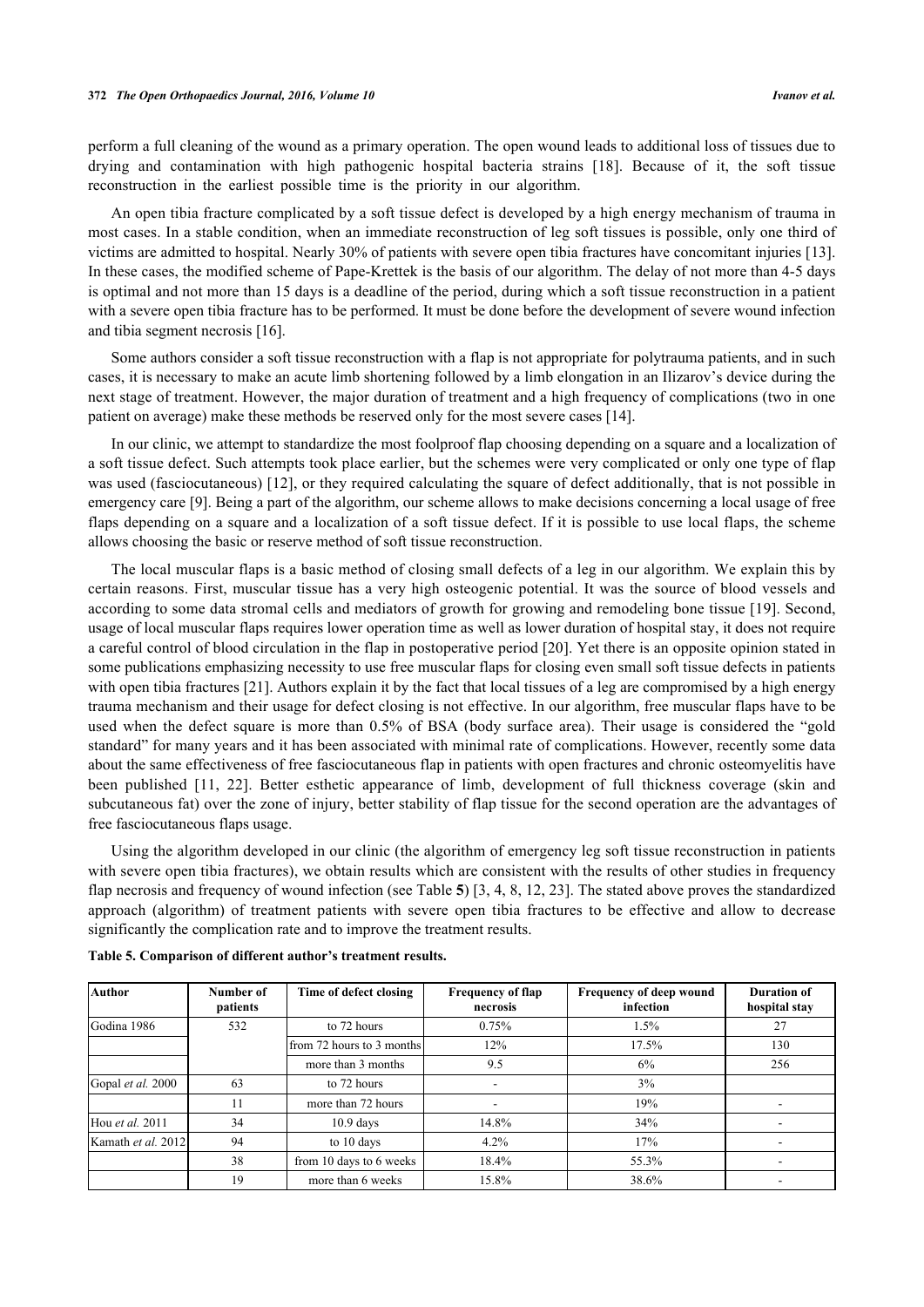*(Table 5) contd.....*

| <b>Author</b>             | Number of<br>patients | Time of defect closing | <b>Frequency of flap</b><br>necrosis | <b>Frequency of deep wound</b><br>infection | <b>Duration of</b><br>hospital stav |
|---------------------------|-----------------------|------------------------|--------------------------------------|---------------------------------------------|-------------------------------------|
| Chua <i>et al.</i> $2014$ | 30                    | to 72 hours            | 20%                                  | 27%                                         | 31.4                                |
|                           | 50                    | more than 72 hours     | $9\%$                                | 63%                                         | 55.8                                |

The limitation of the study is that the number of patients is not large (29 in study group and 56 in control group) and that results in control group were obtained in retrospective manner, but in study group was obtained in prospective manner. Evidence level III.

### **CONCLUSION**

The algorithm developed in our clinic implemented in emergency leg soft tissue defect closing in patients with severe open tibia fractures helps to choose the time of soft tissue reconstruction depending on severity of the patient's general condition and mechanism of soft tissue defect development. The algorithm allows choosing the method of reconstruction depending on localization and square of an injury zone. This complex of treatment options usage allows decreasing the time from an injury to soft tissue reconstruction, decreasing the frequency of deep wound infection, nonunion of tibia, chronic osteomyelitis, as well as the duration of hospital treatment of patients with severe open tibia fractures.

#### **CONFLICT OF INTEREST**

The authors confirm that this article content has no conflict of interest.

#### **ACKNOWLEDGEMENTS**

Declared none.

### **REFERENCES**

- <span id="page-9-0"></span>[1] Gopal S, Giannoudis PV, Murray A, Matthews SJ, Smith RM. The functional outcome of severe, open tibial fractures managed with early fixation and flap coverage. J Bone Joint Surg Br 2004; 86(6): 861-7. [\[http://dx.doi.org/10.1302/0301-620X.86B6.13400\]](http://dx.doi.org/10.1302/0301-620X.86B6.13400) [PMID: [15330028](http://www.ncbi.nlm.nih.gov/pubmed/15330028)]
- <span id="page-9-1"></span>[2] Huh J, Stinner D, Burns TC. Infectious complications and soft tissue Injury cotribute to late amputation after severe lower extremity trauma. J Trauma 2011; 71: 47-51. [\[http://dx.doi.org/10.1097/TA.0b013e318221181d](http://dx.doi.org/10.1097/TA.0b013e318221181d)]
- <span id="page-9-2"></span>[3] Godina M. Early microsurgical reconstruction of complex trauma of the extremities. Plast Reconstr Surg 1986; 78(3): 285-92. [\[http://dx.doi.org/10.1097/00006534-198609000-00001](http://dx.doi.org/10.1097/00006534-198609000-00001)] [PMID: [3737751\]](http://www.ncbi.nlm.nih.gov/pubmed/3737751)
- <span id="page-9-3"></span>[4] Gopal S, Majumder S, Batchelor AG, Knight SL, De Boer P, Smith RM. Fix and flap: the radical orthopaedic and plastic treatment of severe open fractures of the tibia. J Bone Joint Surg Br 2000; 82(7): 959-66. [\[http://dx.doi.org/10.1302/0301-620X.82B7.10482\]](http://dx.doi.org/10.1302/0301-620X.82B7.10482) [PMID: [11041582](http://www.ncbi.nlm.nih.gov/pubmed/11041582)]
- <span id="page-9-4"></span>[5] Levin LS. Early *versus* delayed closure of open fractures. Injury 2007; 38(8): 896-9. [\[http://dx.doi.org/10.1016/j.injury.2007.03.011](http://dx.doi.org/10.1016/j.injury.2007.03.011)] [PMID: [17585912\]](http://www.ncbi.nlm.nih.gov/pubmed/17585912)
- <span id="page-9-5"></span>[6] Breugem CC, Strackee SD. Is there evidence-based guidance for timing of soft tissue coverage of grade III B tibia fractures? Int J Low Extrem Wounds 2006; 5(4): 261-70. [\[http://dx.doi.org/10.1177/1534734606295030\]](http://dx.doi.org/10.1177/1534734606295030) [PMID: [17088602](http://www.ncbi.nlm.nih.gov/pubmed/17088602)]
- [7] Stannard JP, Singanamala N, Volgas DA. Fix and flap in the era of vacuum suction devices: What do we know in terms of evidence based medicine? Injury 2010; 41(8): 780-6. [\[http://dx.doi.org/10.1016/j.injury.2009.08.011](http://dx.doi.org/10.1016/j.injury.2009.08.011)] [PMID: [20471012\]](http://www.ncbi.nlm.nih.gov/pubmed/20471012)
- <span id="page-9-6"></span>[8] Hou Z, Irgit K, Strohecker KA, *et al.* Delayed flap reconstruction with vacuum-assisted closure management of the open IIIB tibial fracture. J Trauma 2011; 71-6: 1705-8.
- <span id="page-9-7"></span>[9] Tihilov RМ, Kocsis Аu, Rodomanova LА, *et al.* Modern plastic flaps trends with axial type of blood supply to the lower extremity. J Traumatol Orthopedic HH Priorov 2007; 2: 71-5.
- [10] Mehrotra S. Perforator plus flaps: Optimizing results while preserving function and esthesis. Indian J Plast Surg 2010; 43(2): 141-8. [\[http://dx.doi.org/10.4103/0970-0358.73425](http://dx.doi.org/10.4103/0970-0358.73425)] [PMID: [21217970](http://www.ncbi.nlm.nih.gov/pubmed/21217970)]
- <span id="page-9-9"></span>[11] Chan JK, Harry L, Williams G, Nanchahal J. Soft-tissue reconstruction of open fractures of the lower limb: muscle versus fasciocutaneous flaps. Plast Reconstr Surg 2012; 130(2): 284e-95e. [\[http://dx.doi.org/10.1097/PRS.0b013e3182589e63](http://dx.doi.org/10.1097/PRS.0b013e3182589e63)] [PMID: [22842425\]](http://www.ncbi.nlm.nih.gov/pubmed/22842425)
- <span id="page-9-8"></span>[12] Kamath JB, Shetty MS, Joshua TV, Kumar A, Harshvardhan , Naik DM. Soft tissue coverage in open fractures of tibia. Indian J Orthop 2012;  $46(4)$ :  $462-9$ [\[http://dx.doi.org/10.4103/0019-5413.97265](http://dx.doi.org/10.4103/0019-5413.97265)] [PMID: [22912523](http://www.ncbi.nlm.nih.gov/pubmed/22912523)]